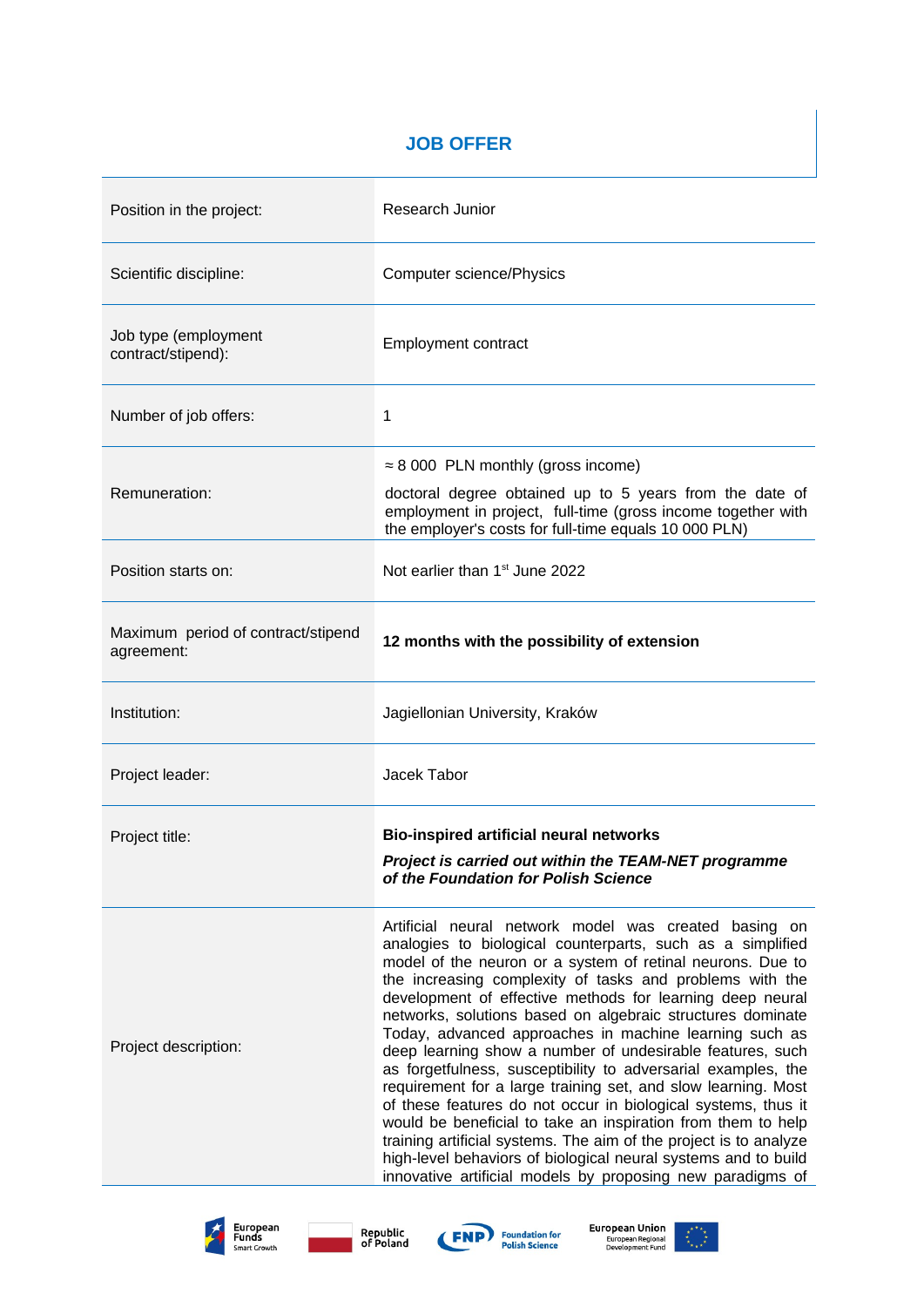|                                             | learning and new architectures of computational models.                                                                                                                                                                                                                                                                                                                                                                        |
|---------------------------------------------|--------------------------------------------------------------------------------------------------------------------------------------------------------------------------------------------------------------------------------------------------------------------------------------------------------------------------------------------------------------------------------------------------------------------------------|
|                                             | The Jagiellonian University will run six research groups:<br>Cognitive group (leader Tadeusz Marek), Physics-group<br>(leader Maciej A. Nowak), Machine-learning group (leader<br>Neuro-group (leader Daniel<br>Igor Podolak),<br>Wójcik),<br>BioDataScience-group (leader Paweł Oświęcimka), InfoTech-<br>group (leader Tomasz Trzciński).<br>We seek for a Research Junior of the BioDataScience<br>group.                   |
|                                             | The responsibility of the potential contractor shall be:                                                                                                                                                                                                                                                                                                                                                                       |
| Key responsibilities include:               | 1. analysis of large sets of neuronal data,<br>2. numerical cross-check of the models of correlations,<br>3. development of the algorithm of time series analysis,<br>4. suggestions of mathematical and computer models and<br>architectures of neural networks based on the results of<br>above analysis.                                                                                                                    |
| Profile of candidates/requirements:         | We are looking for a motivated candidate with PhD in<br>computer science and/or physics.<br>1. PhD degree;<br>2. practical experience in time series analysis;<br>3. publications at leading scientific journals;<br>4. programming experience or knowledge of Matlab and<br>Python;<br>5. knowledge of neural networks;<br>6. a good command of English (both in writing and speaking);<br>7. full engagement in the project. |
| Required documents:                         | 1. filled in recruitment form (basic formal information);<br>2. curriculum vitae;<br>3. list of publications and ongoing research projects;<br>4. statement on the knowledge and acceptance of rules<br>regarding intellectual property and legal protection of<br>intellectual property;<br>5. information about processing of personal data;<br>6. document confirming the scientific degree (copy of the<br>PhD diploma).   |
| We offer:                                   | 1. cooperation with the best machine learning groups,<br>complexity groups and neuroscience groups in Poland;<br>2. competitive earnings (about PLN 8,000 gross);<br>3. possibility to cover the costs of participation in conferences<br>and workshops;<br>4. access to computing infrastructure;<br>5. raising qualifications;                                                                                               |
| Please submit the documents to:             | bionn@matinf.uj.edu.pl                                                                                                                                                                                                                                                                                                                                                                                                         |
| Application deadline:                       | 13th May 2022 (12 PM CEST)                                                                                                                                                                                                                                                                                                                                                                                                     |
| General rules of the recruitment<br>process | 1. Candidates may run simultaneously for all positions offered<br>by the project. This must be declared in the application form.<br>2. The decision will be taken by the Recruitment Committee<br>(RC) established at the The Faculty of Physics, Astronomy                                                                                                                                                                    |